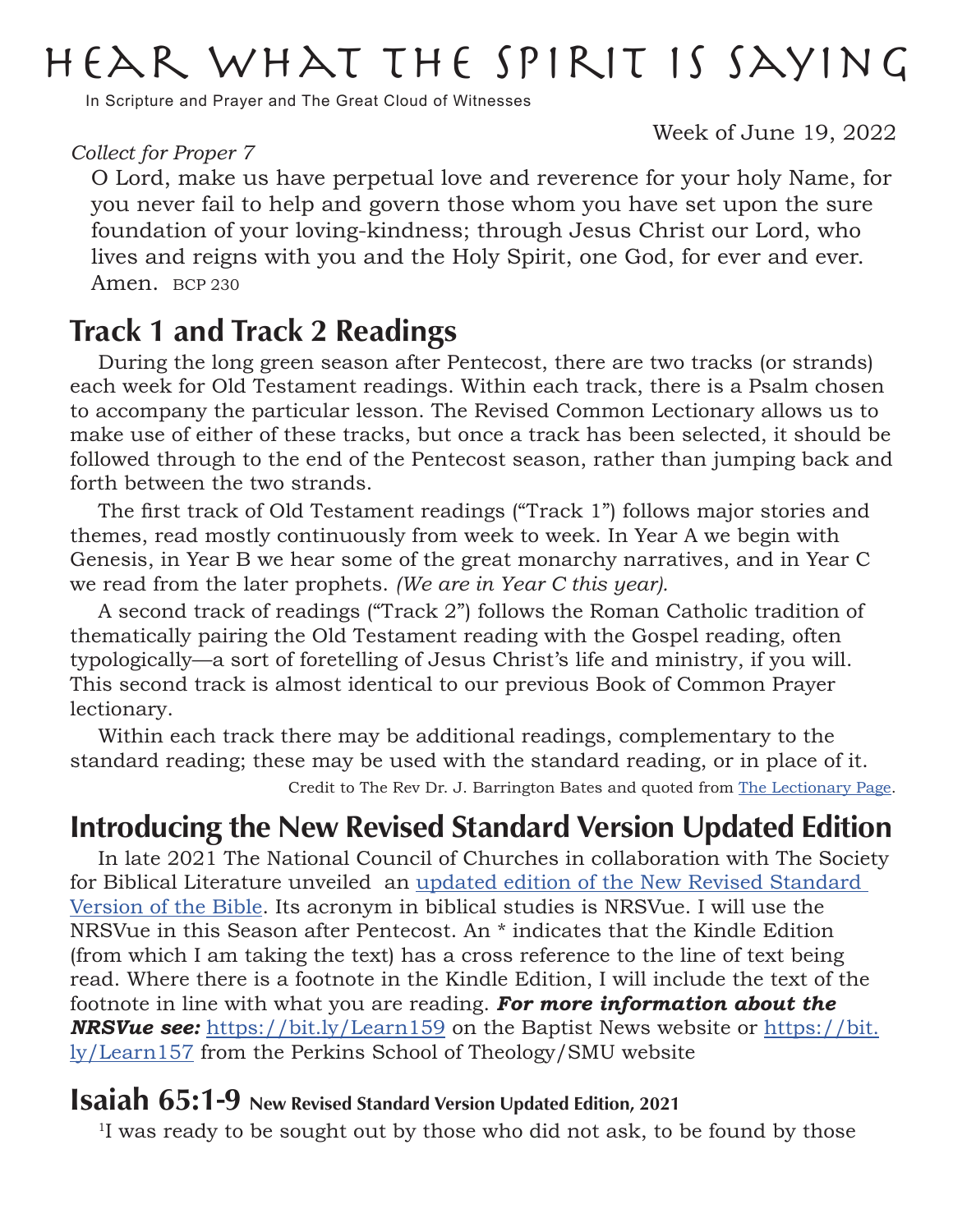2

who did not seek me. I said, "Here I am, here I am," to a nation that did not call on my name.\* 2I held out my hands all day long to a rebellious people, who walk in a way that is not good, following their own devices;<sup>\*</sup> 3a people who provoke me to my face continually, sacrificing in gardens and offering incense on bricks;\* <sup>4</sup>who sit inside tombs and spend the night in secret places; who eat the flesh of pigs, with broth of abominable things in their vessels;\* 5who say, "Keep to yourself; do not come near me, for I am too holy for you." These are a smoke in my nostrils, a fire that burns all day long.\* 6See, it is written before me: I will not keep silent, but I will repay; I will indeed repay into their laps\* <sup>7</sup>their [Gk Syr: Heb *your*] iniquities and their [Gk Syr: Heb *your*] ancestors' iniquities together, says the Lord; because they offered incense on the mountains and reviled me on the hills, I will measure into their laps full payment for their actions.\* <sup>8</sup>Thus says the Lord: As the wine is found in the cluster, and they say, "Do not destroy it, for there is a blessing in it," so I will do for my servants' sake and not destroy them all. <sup>9</sup>I will bring forth descendants from Jacob and from Judah inheritors of my mountains; my chosen shall inherit it, and my servants shall settle there.\*

### Galatians 3:23-29 New Revised Standard Version Updated Edition, 2021

23Now before faith came, we were imprisoned and guarded under the law until faith would be revealed. <sup>24</sup>Therefore the law was our disciplinarian until Christ came, so that we might be reckoned as righteoust by faith.\* <sup>25</sup>But now that faith has come, we are no longer subject to a disciplinarian, <sup>26</sup>for in Christ Jesus you are all children of God through faith.\* <sup>27</sup>As many of you as were baptized into Christ have clothed yourselves with Christ.\* 28There is no longer Jew or Greek; there is no longer slave or free; there is no longer male and female, for all of you are one in Christ Jesus.\* <sup>29</sup>And if you belong to Christ, then you are Abraham's offspring, [Gk: *seed*] heirs according to the promise.\*

### Luke 8:26-39 New Revised Standard Version Updated Edition, 2021

 $26$ Then they arrived at the region of the Gerasenes, [Other ancient authorities] read *Gadarenes* or *Gergesenes*] which is opposite Galilee. <sup>27</sup>As he stepped out on shore, a man from the city who had demons met him. For a long time he had not worn [Other ancient authorities read *a man from the town who had had demons for a long time met him. He was not wearing*] any clothes, and he did not live in a house but in the tombs. <sup>28</sup>When he saw Jesus, he cried out and fell down before him, shouting, "What have you to do with me, Jesus, Son of the Most High God? I beg you, do not torment me,"\* 29for Jesus [Gk *he*] had commanded the unclean spirit to come out of the man. (For many times it had seized him; he was kept under guard and bound with chains and shackles, but he would break the bonds and be driven by the demon into the wilds.)  $30$ Jesus then asked him, "What is your name?" He said, "Legion," for many demons had entered him. 31They begged him not to order them to go back into the abyss.<sup>\*</sup> <sup>32</sup>Now there on the hillside a large herd of swine was feeding, and the demons [Gk *they*] begged Jesus [Gk *him*] to let them enter these. So he gave them permission. <sup>33</sup>Then the demons came out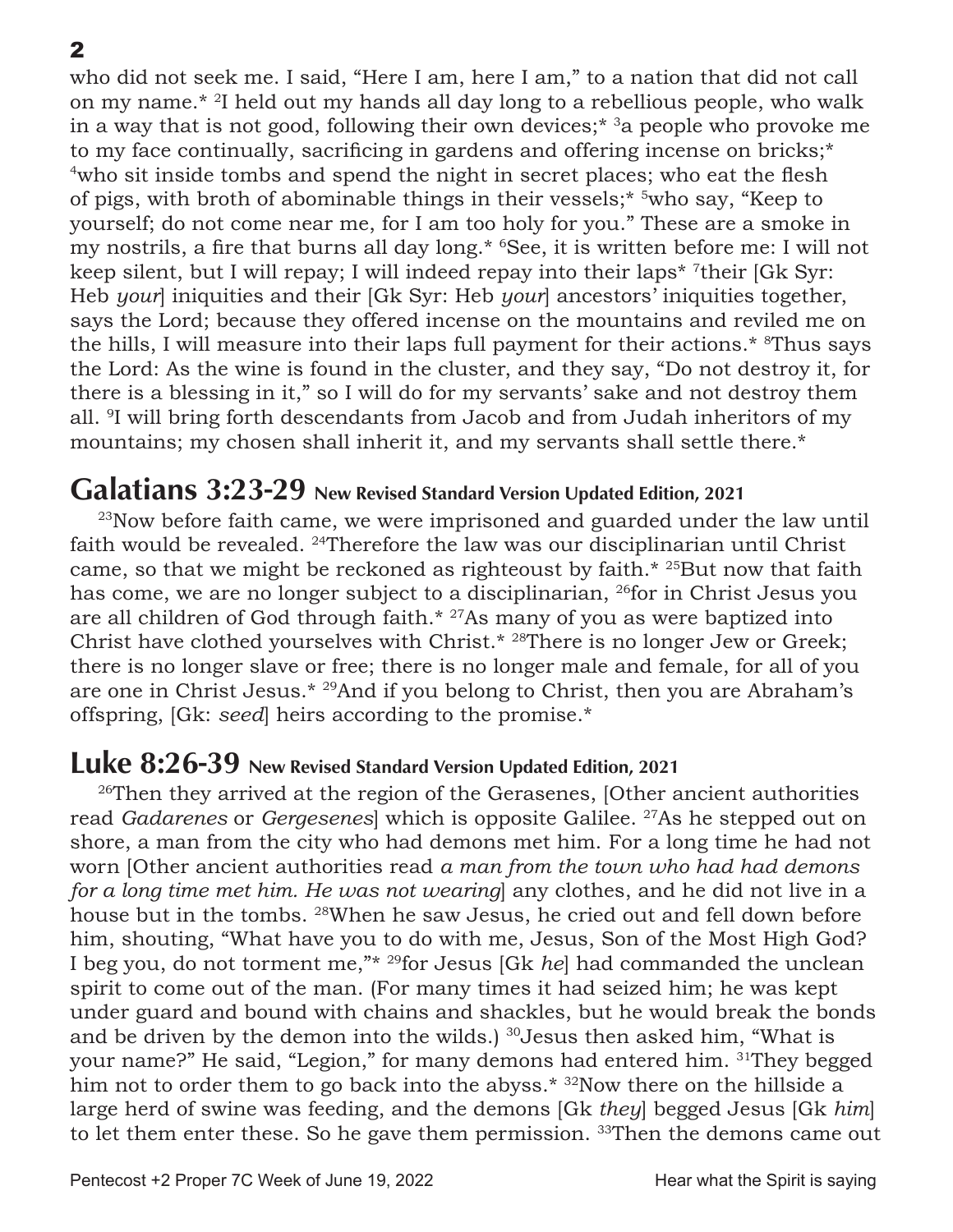of the man and entered the swine, and the herd stampeded down the steep bank into the lake and was drowned.\* 34When the swineherds saw what had happened, they ran off and told it in the city and in the country. <sup>35</sup>Then people came out to see what had happened, and when they came to Jesus, they found the man from whom the demons had gone sitting at the feet of Jesus, clothed and in his right mind. And they became frightened.\* 36Those who had seen it told them how the one who had been possessed by demons had been healed.\* 37Then the whole throng of people of the surrounding region of the Gerasenes [Other ancient authorities read *Gadarenes* or *Gergesenes*] asked Jesus [Gk *him*] to leave them, for they were seized with great fear. So he got into the boat and returned.\* 38The man from whom the demons had gone out begged that he might be with him, but Jesus [Gk *him*] sent him away, saying, 39"Return to your home, and declare how much God has done for you." So he went away, proclaiming throughout the city how much Jesus had done for him.

### Psalm 22:19-28 New Revised Standard Version Updated Edition, 2021

*Note: Though only verses 19-28 will be read in worship, I have printed the entire Psalm here for our study.*

- 1 My God, my God, why have you forsaken me? Why are you so far from helping me, from the words of my groaning?\*
- 2 O my God, I cry by day, but you do not answer; and by night but find no rest.\*
- 3 Yet you are holy, enthroned on the praises of Israel.\*
- 4 In you our ancestors trusted; they trusted, and you delivered them.
- 5 To you they cried and were saved; in you they trusted and were not put to shame.\*
- 6 But I am a worm and not human, scorned by others and despised by the people.\*
- 7 All who see me mock me; they sneer at me; they shake their heads;\*
- 8 "Commit your cause to the Lord; let him deliver— let him rescue the one in whom he delights!"\*
- 9 Yet it was you who took me from the womb; you kept me safe on my mother's breast.\*
- 10 On you I was cast from my birth, and since my mother bore me you have been my God.\*
- 11 Do not be far from me, for trouble is near, and there is no one to help.
- 12 Many bulls encircle me; strong bulls of Bashan surround me;\*
- 13 they open wide their mouths at me, like a ravening and roaring lion.\*
- 14 I am poured out like water, and all my bones are out of joint; my heart is like wax; it is melted within my breast;\*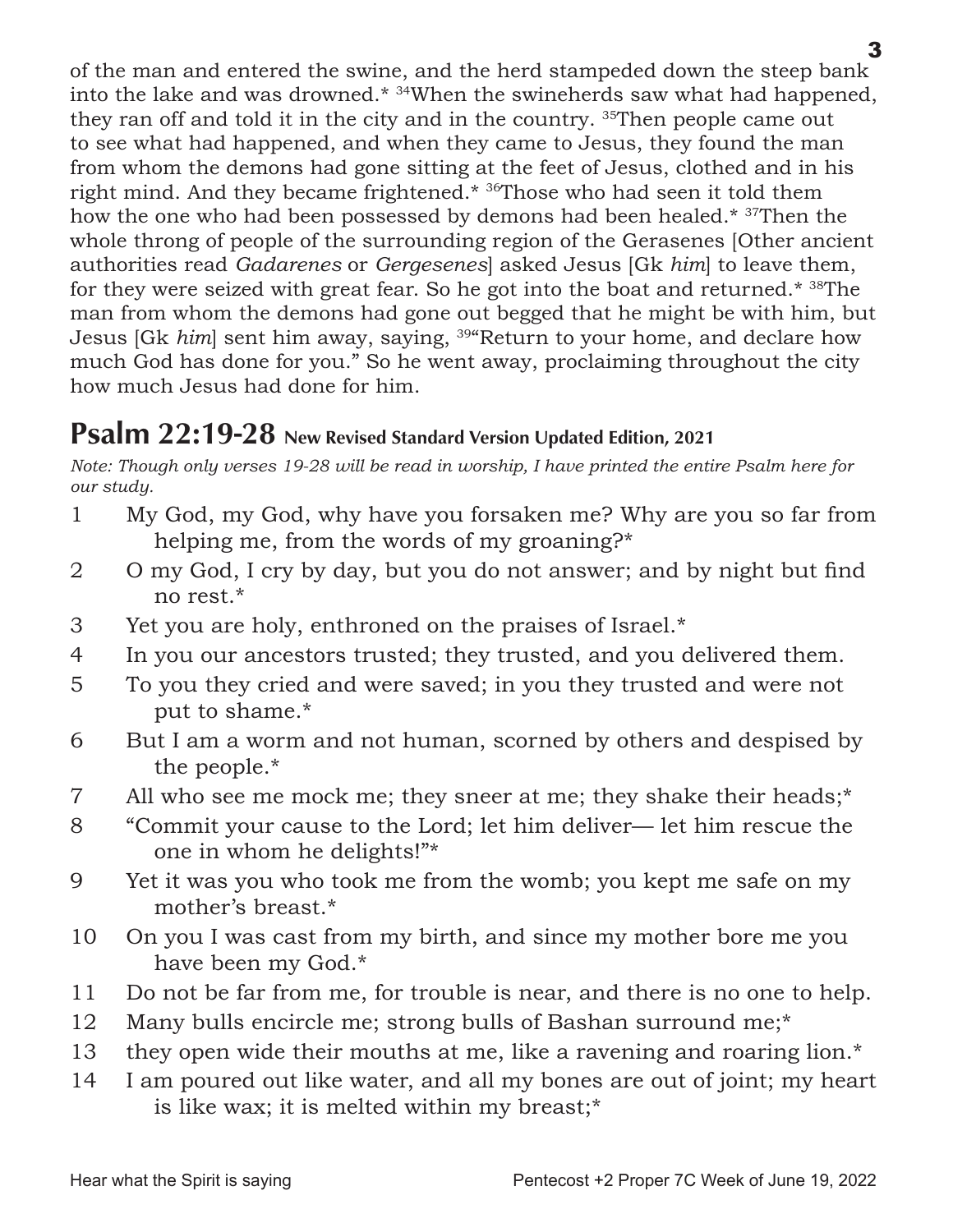- 4
- 15 my mouth is dried up like a potsherd, and my tongue sticks to my jaws; you lay me in the dust of death.\*
- 16 For dogs are all around me; a company of evildoers encircles me; they bound my hands and feet.\*
- 17 I can count all my bones. They stare and gloat over me;
- 18 they divide my clothes among themselves, and for my clothing they cast lots.\*
- 19 But you, O Lord, do not be far away! O my help, come quickly to my aid!
- 20 Deliver my soul from the sword, my life from the power of the dog!\*
- 21 Save me from the mouth of the lion! From the horns of the wild oxen you have rescued me.\*
- 22 I will tell of your name to my brothers and sisters; in the midst of the congregation I will praise you:\*
- 23 You who fear the Lord, praise him! All you offspring of Jacob, glorify him; stand in awe of him, all you offspring of Israel!\*
- 24 For he did not despise or abhor the affliction of the afflicted; he did not hide his face from me but heard when I cried to him.\*
- 25 From you comes my praise in the great congregation; my vows I will pay before those who fear him.\*
- 26 The poor shall eat and be satisfied; those who seek him shall praise the Lord. May your hearts live forever!\*
- 27 All the ends of the earth shall remember and turn to the Lord, and all the families of the nations shall worship before him.\*
- 28 For dominion belongs to the Lord, and he rules over the nations.\*
- 29 To him, indeed, shall all who sleep in the earth bow down; before him shall bow all who go down to the dust, and I shall live for him.<sup>\*</sup>
- 30 Posterity will serve him; future generations will be told about the Lord\*
- 31 and proclaim his deliverance to a people yet unborn, saying that he has done it.\*

\*\* Supplemental Resources &\*

### Commentary on Psalm 22:19-28

By Kathryn M. Schifferdecker, Professor and Elva B. Lovell Chair of Old Testament *Luther Seminary Saint Paul, MN*

If we follow the lectionary reading for this Sunday, we enter Psalm 22 right in the middle of an anguished scream.

The psalmist has begun the psalm with a desolate cry of abandonment ("My God, my God, why have you forsaken me?"), and then has detailed his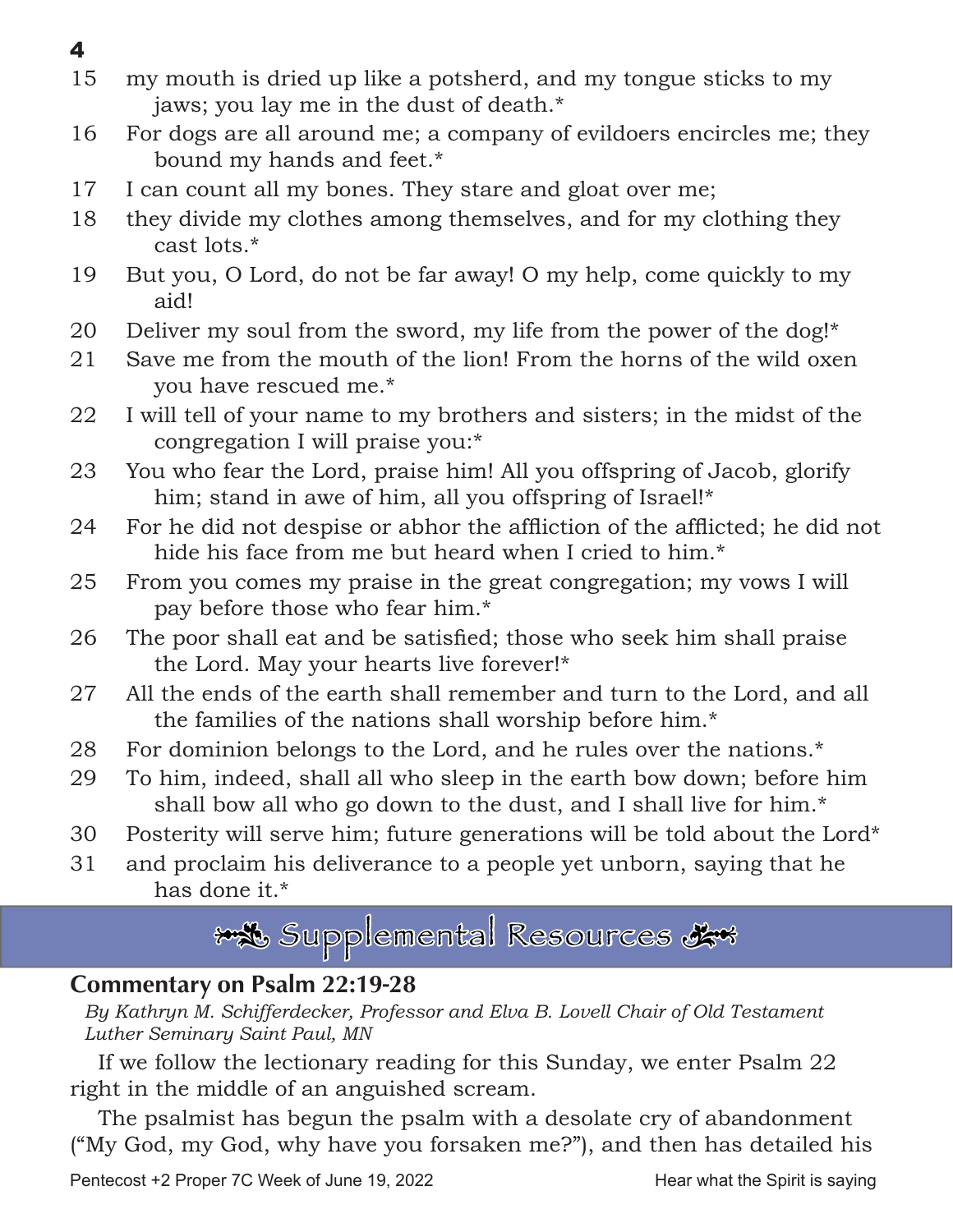troubles, using vivid metaphors. He is a "worm, and not human" (verse 6). He is surrounded by "bulls," "lions," and "dogs" (verses 12-13, 16). He is "poured out like water" (verse 14). And he is not afraid to place blame where blame is due: "You [God] lay me in the dust of death" (verse 15).

And yet, the psalmist also knows where his help lies; strangely enough, from the same source he has just accused of foul play. As we enter the psalm, the psalmist cries, "But you, O LORD, do not be far away! O my help, come quickly to my aid!" (verse 19).

Such direct address to God in both complaint and cry for help is typical, of course, of a lament. The psalmist shakes his fist at God while at the same time holding on to God in faith, knowing that his help can come from no other source. The psalmist accuses God while at the same time holding God to God's promises. "Since my mother bore me you have been my God. Do not be far from me, for trouble is near and there is no one to help" (verses 10-11).

As we enter the psalm, then, the psalmist has shifted from complaint to cry for help, always addressing God directly. Even more dramatically, a few verses later, the psalmist moves from lament to praise. Lament ending in praise is, again, typical of the lament form (see Psalm 13:5-6, for instance). The movement from lament to praise in Psalm 22, however, is so abrupt as to cause whiplash. The psalmist cries out to God for salvation from ravenous enemies: "Deliver my soul from the sword, my life from the power of the dog! Save me from the mouth of the lion! From the horns of the wild oxen you have answered me!" (22:20-21).

In the middle of verse 21, his mouth open for another cry of anguish, the psalmist inexplicably turns to praise: "From the horns of the wild oxen you have answered me!" The NRSV translates the verse, "you have rescued me," but that is not what the Hebrew says, and it is more, perhaps, than the psalmist experiences. The psalmist may or may not be rescued, but he is answered, and the fact of God answering is enough for the psalmist. It is exactly what he first sought, after all: "O my God, I cry by day, but you do not answer" (verse 2). Now that God has answered, the psalmist is moved from the depths of despair to the heights of praise.

He begins with a vow to praise (again, typical of a lament): "I will tell of your name to my brothers and sisters; in the midst of the congregation I will praise you" (verse 22). He moves quickly, then, to calling on various groups to join him in that praise: all who fear the LORD, offspring of Jacob/ Israel, all the ends of the earth, all the families of the nations, all who are dying as well as those yet to be born: "proclaim his deliverance to a people yet unborn, saying that he has done it" (verse 31).

The praise moves out like ripples from a stone tossed into a still pond.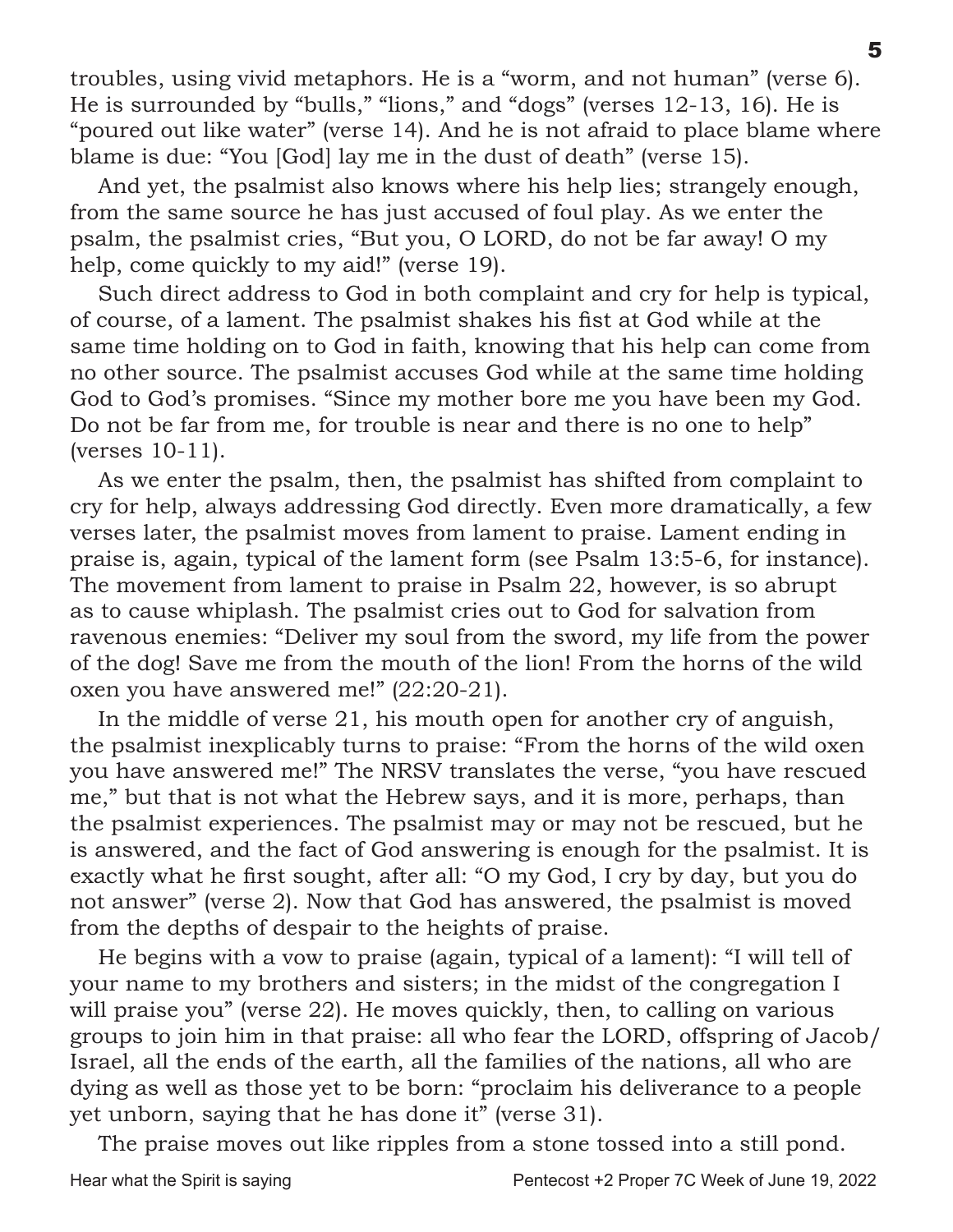The faithfulness of God to this one who has been sorely afflicted, and the fact of God's hearing and answering (verse. 24) leads to witness. The psalmist cannot help but tell of God's work. And witness does its work. God's faithfulness and loving kindness to this one individual leads to worship of the LORD, not just in the psalmist's immediate family or community, but in the whole world, across space and time. This psalm, which began with an appeal to God's faithfulness to the ancestors (verse 4), ends by witnessing to coming generations and to a people yet unborn.

As I hope this brief exposition has shown, this psalm provides much rich material for preaching. The lectionary reading, unfortunately, gives us only a taste of the psalm. To get the full effect of the movement from lament to praise, the preacher must include the first half of the psalm, as well as the last few verses which are inexplicably left out. (Granted, it is a long reading, but if one chooses to preach on this text, it is well worth the time to read the whole psalm in the congregation.)

Most parishioners, of course, will recognize the opening lament, "My God, my God, why have you forsaken me?" Psalm 22 is traditionally read on Good Friday, and was used by both Mark and Matthew as a lens through which to view the Crucifixion. But used as it is this Sunday, in the middle of the summer, perhaps the psalm can speak to the suffering that attends every life, in every season of the year, not just in Lent. The psalm teaches us often-overly-pious Christians how to lament–honestly, passionately, which still holding on to God and God's promises.

Just as importantly, Psalm 22 teaches us how to praise. The praise that ends the psalm neither negates the lament nor denies the pain of the petitioner. Indeed, the praise is made more robust by the psalmist's journey through hell. God has answered him, and that has made all the difference.

Note that there is no mention of a change of outward circumstances in the psalmist's life. He may still have enemies surrounding him, but he knows now that God has heard his cry and has answered him, and that is enough to lead to praise. Surely such a situation is true in many of our lives; when outward circumstances (illness, economic troubles) remain the same, but somehow we know that God has heard us. That knowledge, the assurance of God's presence, is enough to move us to praise.

Psalm 22 can teach us to lament honestly, to praise in the midst of hard circumstances, and to witness to the faithfulness of the God who hears and answers, from generation to generation.

Working Preacher, June 20, 2010, [https://bit.ly/Learn160](https://www.journeywithjesus.net/essays/1623-fishing-for-people) accessed May 23, 2022

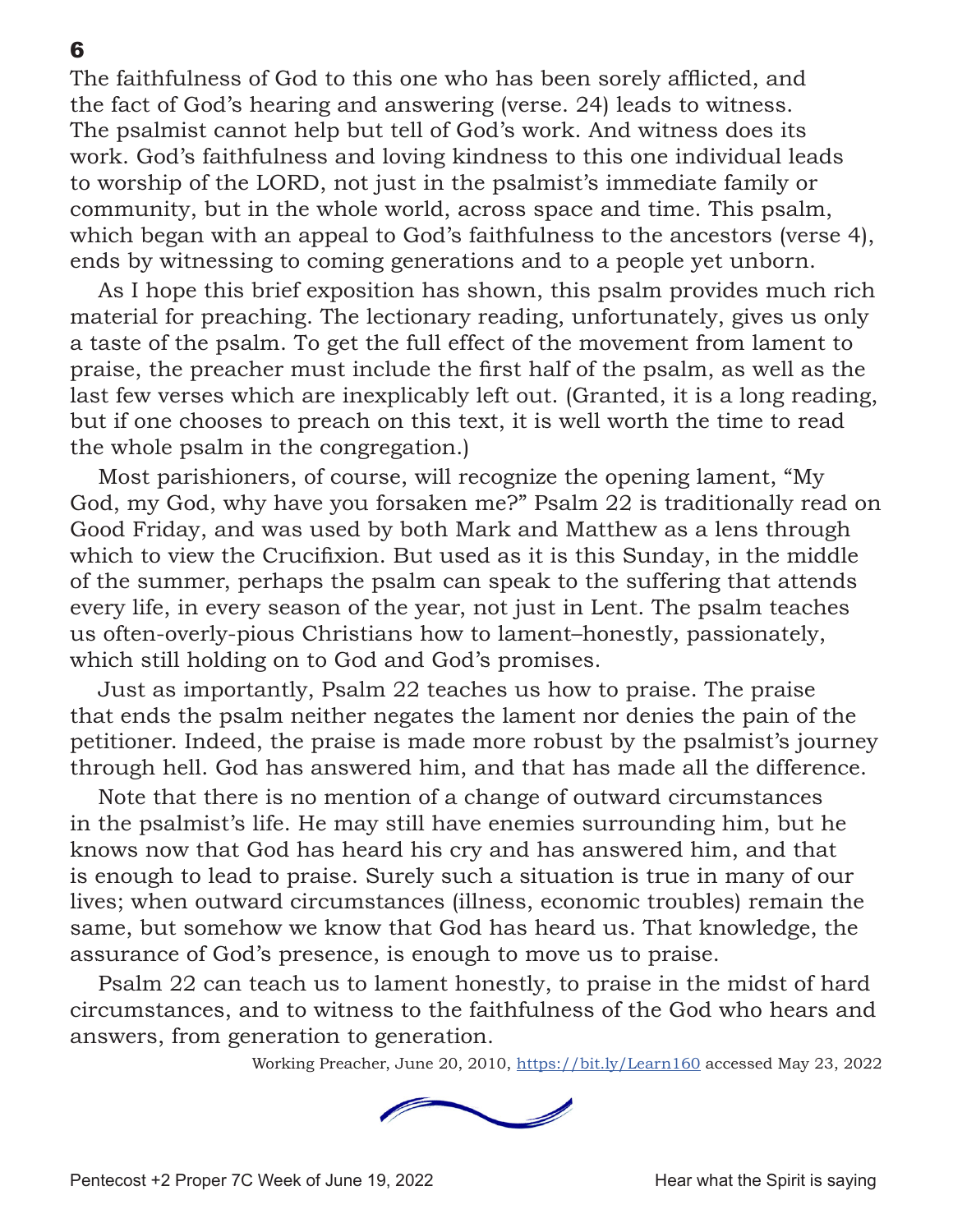# Spiritual Day Hike

In the landscape where Spirit & World intersect



### This Week's Holy Women and Men (Witnesses to inspire us)

*Commemorations in the Episcopal Church are listed in the Book of Common Prayer (BCP), in Lesser Feasts and Fasts (LFF), and in a Great Cloud of Witnesses (GCoW). Here are the Holy Women and Men remembered this week:*

Jun 19 [Adelaide Teague Case,](https://holywomenholymen.wordpress.com/2016/07/19/jul-19-adelaide-teague-case/) Educator, 1948 *LFF*

Jun 20�����[Alban,](https://standingcommissiononliturgyandmusic.org/2011/06/22/june-22-alban-first-martyr-of-britain-c-304/) First Martyr of Britain, c.304 *LFF*

Jun 24..... **Nativity of Saint John the Baptist** *BCP* 

Jun 25�����[James Weldon Johnson](https://en.wikipedia.org/wiki/James_Weldon_Johnson), Poet, 1938 *GCoW*

### June 19: Aelaide Teague Case, Educator

Adelaide Teague Case was born in St. Louis, Missouri, on January 10th, 1887, but her family soon moved to New York City. She received her undergraduate education at Bryn Mawr College and her graduate degrees from Columbia University. By the time she had completed her doctorate, a position had been created for her on the faculty of the Teachers' College at Columbia, where she rose to the status of full professor and head of the department of religious education. She is remembered for advocating a childcentered rather than teacher-centered approach to education.

In 1941, when her professional accomplishments were at their height, the Episcopal Theological School in Cambridge, Massachusetts was able to convince her to leave her distinguished and comfortable position at Columbia, and she was appointed Professor of Christian Education. Although other women had taught occasional courses in the seminaries of the church, Case was the first to take her place as a full-time faculty member at the rank of Professor.

Case identified with the liberal Catholic tradition in Anglicanism. This is reflected in her first book, Liberal Christianity and Religious Education, in which she emphasized teaching children to engage in reasonable inquiry into their faith. Case was also active in the Religious Education Association, the Episcopal Pacifist Fellowship, and the Woman's Auxiliary of the Episcopal Church. From 1946 to 1948, she served on the National Council of the Episcopal Church. Case was a proponent of women's ordination and a frequent preacher in the chapel at ETS. She continued to teach at ETS until her death on June 19th, 1948 in Boston.

Students and faculty colleagues remember her contagious faith in Christ, her deep sense of humanity, and her seemingly boundless compassion.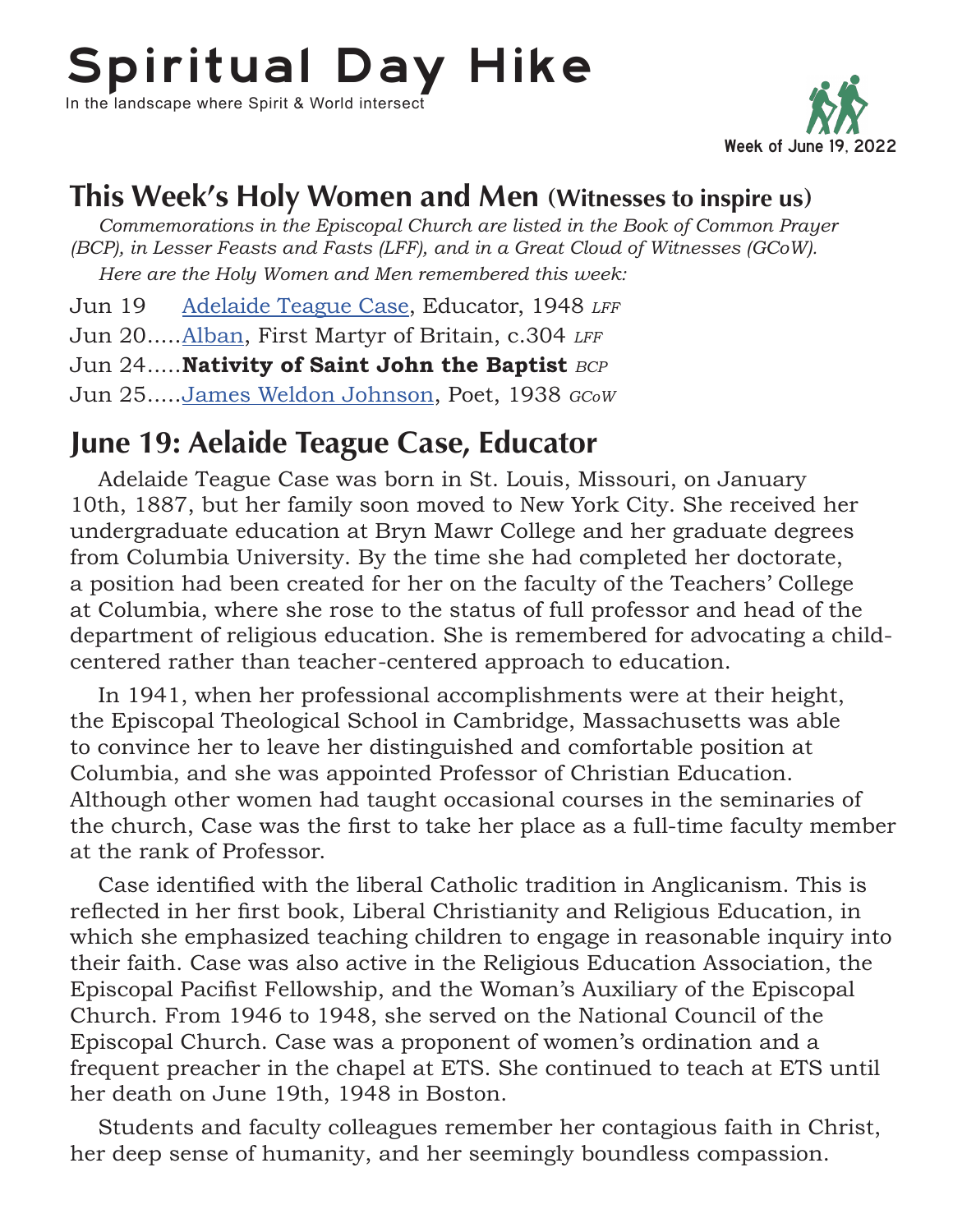Although she carried herself with style and grace, Case had struggled with health problems her entire life, but those who knew her testify to the fact that in spite of those challenges she was spirited, energetic, and fully devoted to her work. It was often said of her that she was a true believer in Christ, and that one saw Christ living in and through her.

Case believed that the point of practicing the Christian faith was to make a difference in the world. As an advocate for peace, she believed that Christianity had a special vocation to call people into transformed, reconciled relationships for the sake of the wholeness of the human family. She is said to have discovered these things not in theology or educational theory, but in a life of common prayer and faithful eucharistic practice.

*Lesser Feasts and Fasts, 2018*

### June 22: Alban, First Martyr of Britain c. 304

Alban is the earliest Christian in Britain who is known by name and, according to tradition, the first British martyr. He was a soldier in the Roman army, stationed at Verulamium, a city about twenty miles northeast of London, now called St. Alban's. He gave shelter to a Christian priest who was fleeing from persecution and was converted by him. When officers came to Alban's house, he dressed himself in the garments of the priest and gave himself up. Alban was tortured and martyred in place of the priest, on the hilltop where the Cathedral of St. Alban's now stands. The traditional date of his martyrdom is 303 or 304, but recent studies suggest that the year was actually 209, during the persecution under the Emperor Septimius Severus.

The site of Alban's martyrdom soon became a shrine. King Offa of Mercia established a monastery there about the year 793, and, in the high Middle Ages, St. Alban's ranked as the premier abbey in England. The great Norman abbey church, begun in 1077, now serves as the cathedral of the diocese of St. Alban's, established in 1877. It is the second longest church in England (Winchester Cathedral is the longest, by six feet), and it is built on higher ground than any other English cathedral. In a chapel east of the choir and high altar, there are remains of the fourteenth century marble shrine of St. Alban.

The Venerable Bede gives this account of Alban's trial: "When Alban was brought in, the judge happened to be standing before an altar, offering sacrifice to devils . . . 'What is your family and race?' demanded the judge. 'How does my family concern you?' replied Alban; 'If you wish to know the truth about my religion, know that I am a Christian and am ready to do a Christian's duty.' 'I demand to know your name,' insisted the judge. 'Tell me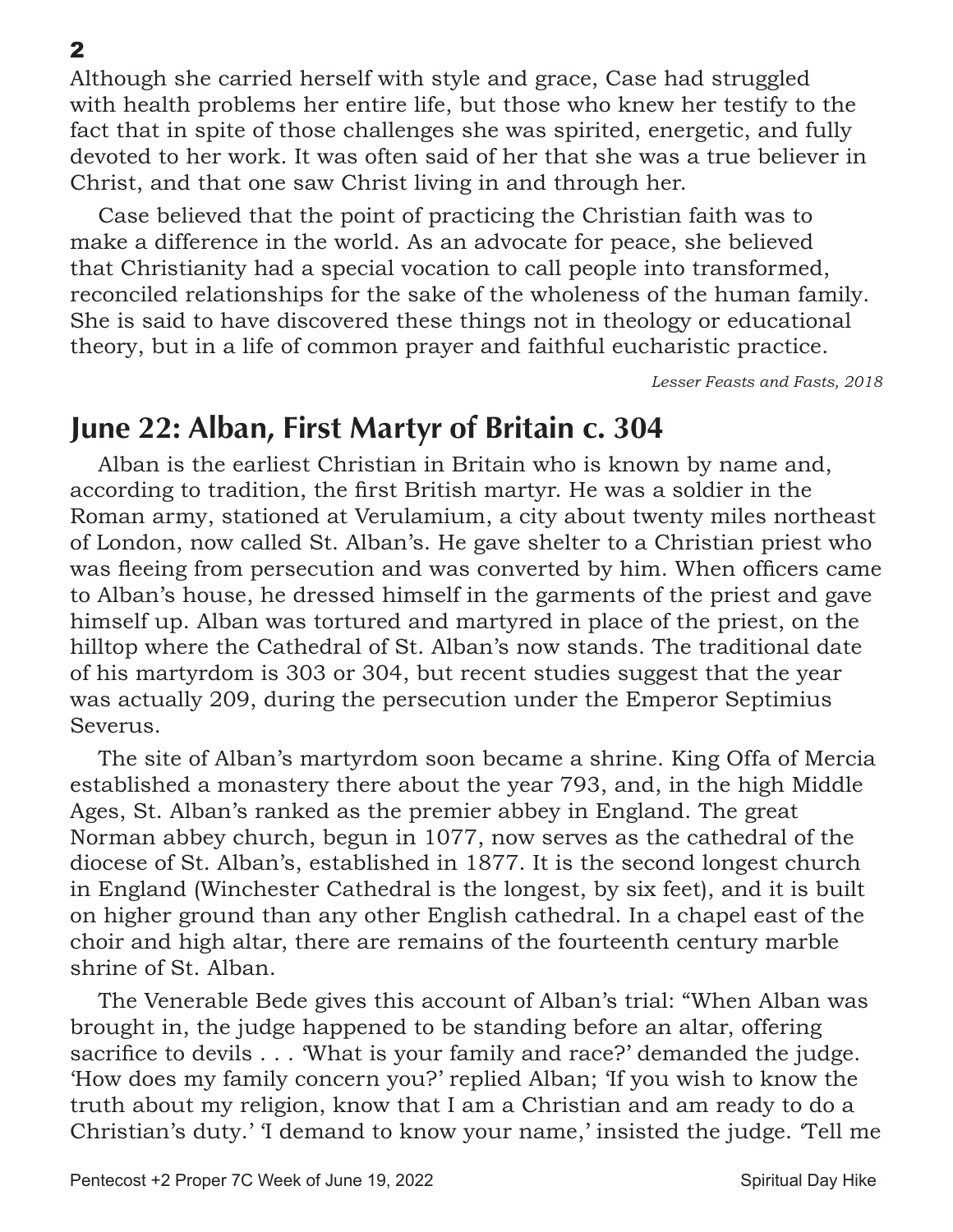at once.' 'My parents named me Alban,' he answered, 'and I worship and adore the living and true God, who created all things.' "

#### *A Great Cloud of Witnesses, 2018*

### June 24: The Nativity of Saint John the Baptist

John the Baptist, the prophet, and forerunner of Jesus, was the son of elderly parents, Elizabeth and Zechariah, and according to the Gospel of Luke, he was related to Jesus on his mother's side. His birth is celebrated six months before Christmas Day, since, according to Luke, Elizabeth became pregnant six months before the angel Gabriel appeared to Mary.

John figures prominently in all four Gospels, but the account of his birth is given only in the Gospel according to Luke. His father, Zechariah, a priest of the Temple at Jerusalem, was struck speechless because he doubted a vision foretelling John's birth. When his speech was restored, Zechariah uttered a canticle of praise, the Benedictus, which is one of the canticles used in the Daily Office, traditionally at Morning Prayer.

John lived ascetically in the desert. He was clothed with camel's hair, with a leather belt, and ate locusts and wild honey. He preached repentance, and called upon people to prepare for the coming of the Kingdom and of the Messiah, baptizing his followers to signify their repentance and new life. Jesus himself was baptized by John in the Jordan River.

John is remembered during Advent as a prophet, and at Epiphany as the baptizer of Jesus. The Gospel according to John quotes the Baptist as saying to his followers that Jesus is the Lamb of God, and prophesying, "He must increase, but I must decrease" (John 3:30).

*Lesser Feasts and Fasts, 2018*

### *Collect for the Commemoration*

Almighty God, by whose providence your servant John the Baptist was wonderfully born, and sent to prepare the way of your Son our Savior by preaching repentance: Make us so to follow his teaching and holy life, that we may truly repent according to his preaching; and, following his example, constantly speak the truth, boldly rebuke vice, and patiently suffer for the truth's sake; through Jesus Christ your Son our Lord, who lives and reigns with you and the Holy Spirit, one God, for ever and ever. Amen. BCP 241